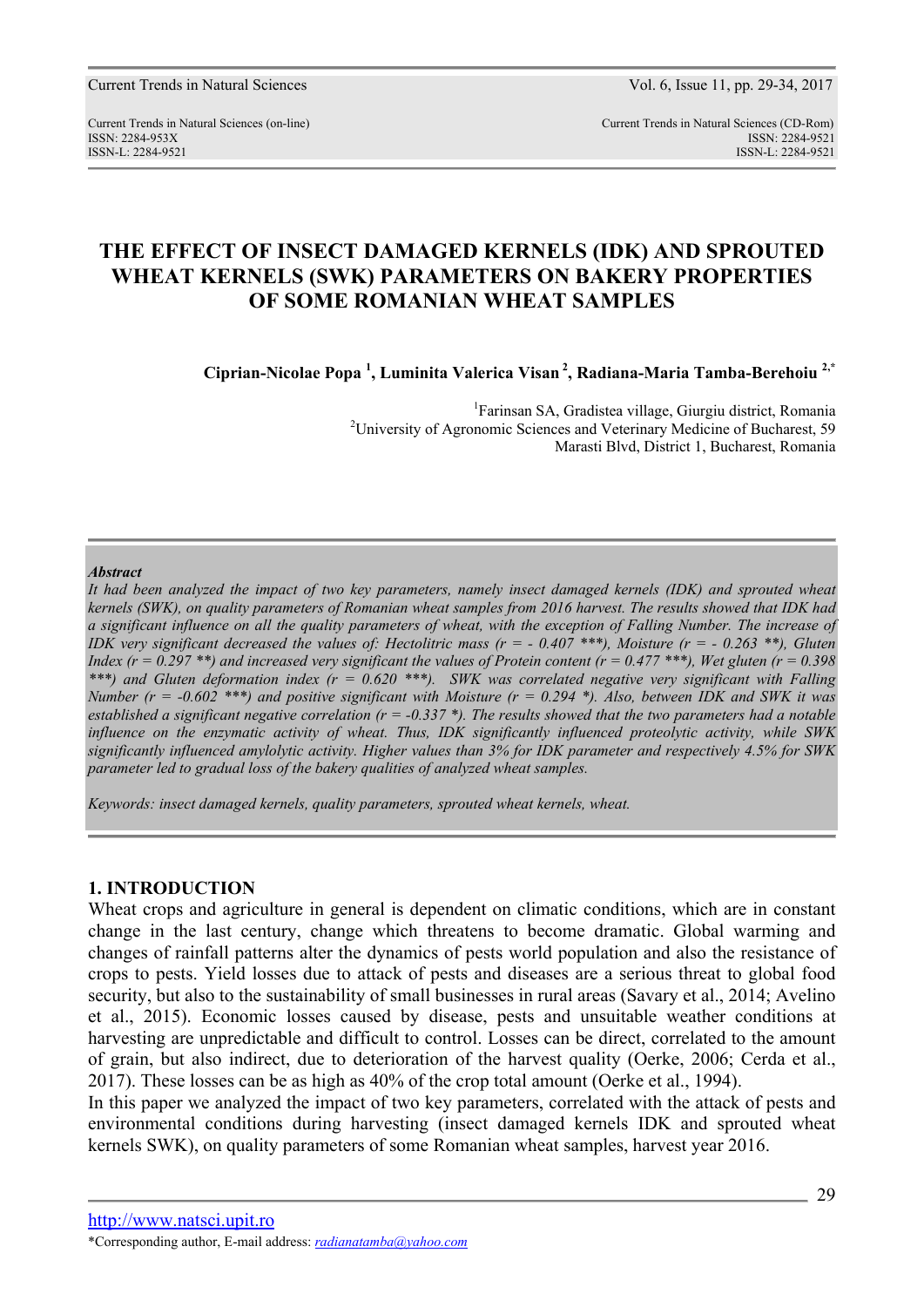Insect damaged kernels IDK are wheat kernels which show a visible degradation with the naked eye, due to the attack of rodents, insects, mites or other pests.

Sprouted wheat kernels SWK are wheat kernels showing a sprouting start. Normally, this parameter has to be correlated, according to the standard, the value of amylolytic activity, expressed by the Falling Number parameter.

The aim of our study was to highlight this correlation, considering that amylolytic activity, induced by germination is dependent on the advancement of SWK values. Also, our study aims to highlight the significance of IDK influence on proteolytic activity (Tamba-Berehoiu et al., 2012).

# **2. MATERIALS AND METHODS**

There were analyzed 102 samples of Romanian wheat, 2016 harvest, in terms of quality parameters, which are shown in Table 1.

| Table 1. Quality parameters and analysis methods used |                         |  |  |  |
|-------------------------------------------------------|-------------------------|--|--|--|
| <b>Quality parameters</b>                             | <b>Analysis methods</b> |  |  |  |
| Hectolitric mass (MH, kg/hl)                          | STAS 6123/2-73          |  |  |  |
| Moisture $(M, %)$                                     | SR ISO 712/1999         |  |  |  |
| Protein content $(P, %)$                              | ICC 159-95 (NIR method, |  |  |  |
|                                                       | Perten Inframatic 8600) |  |  |  |
| Wet gluten $(WG, %)$                                  | SR ISO 21415-2:2007     |  |  |  |
| Gluten deformation index                              | SR ISO 21415-2:2007     |  |  |  |
| (GDI, mm)                                             |                         |  |  |  |
| Gluten Index (GI)                                     | ICC 155-94              |  |  |  |
| Falling number (FN, s)                                | SR ISO 3093:2005        |  |  |  |
| Insect damaged kernels (IDK, %)                       | SR ISO 7979: 2001       |  |  |  |
| Sprouted wheat kernels (SWK, %)                       |                         |  |  |  |

*Table 1. Quality parameters and analysis methods used* 

The results were statistically interpreted using professional specific software, IBM SPSS Statistics v. 20.

## **3. RESULTS AND DISCUSSIONS**

The mean values of quality parameters for Romanian wheat samples, as well as the estimates of variability are presented in Table 2.

| <b>Specification</b> | <b>Minimum</b> | <b>Maximum</b> | Mean    | Tuble 2. Mean values and variablity estimates by quality parameters<br><b>Std. Deviation</b> | <b>Variation</b><br>coefficient $(\% )$ |  |
|----------------------|----------------|----------------|---------|----------------------------------------------------------------------------------------------|-----------------------------------------|--|
| $MH$ (kg/hl)         | 65.40          | 82.40          | 75.633  | 3.002                                                                                        | 3.969                                   |  |
| $M(\%)$              | 10.43          | 15.88          | 12.758  | 0.875                                                                                        | 6.858                                   |  |
| FN(s)                | 62.00          | 441.00         | 313.569 | 82.508                                                                                       | 26.312                                  |  |
| P(%)                 | 9.94           | 20.01          | 13.963  | 2.005                                                                                        | 14.359                                  |  |
| WG(%)                | 16.70          | 47.58          | 30.131  | 6.588                                                                                        | 21.864                                  |  |
| GDI (mm)             | 1.50           | 32.50          | 9.322   | 7.310                                                                                        | 78.417                                  |  |
| IDK $(\% )$          | 0.20           | 20.50          | 3.634   | 4.252                                                                                        | 117.001                                 |  |
| GI                   | 2.00           | 91.00          | 41.621  | 25.207                                                                                       | 61.284                                  |  |
| SWK $(%)$            | 0.10           | 7.40           | 0.899   | 1.665                                                                                        | 185.205                                 |  |

*Table 2. Mean values and variability estimates of quality parameters and in Table* 

\*Corresponding author, E-mail address: *radianatamba@yahoo.com*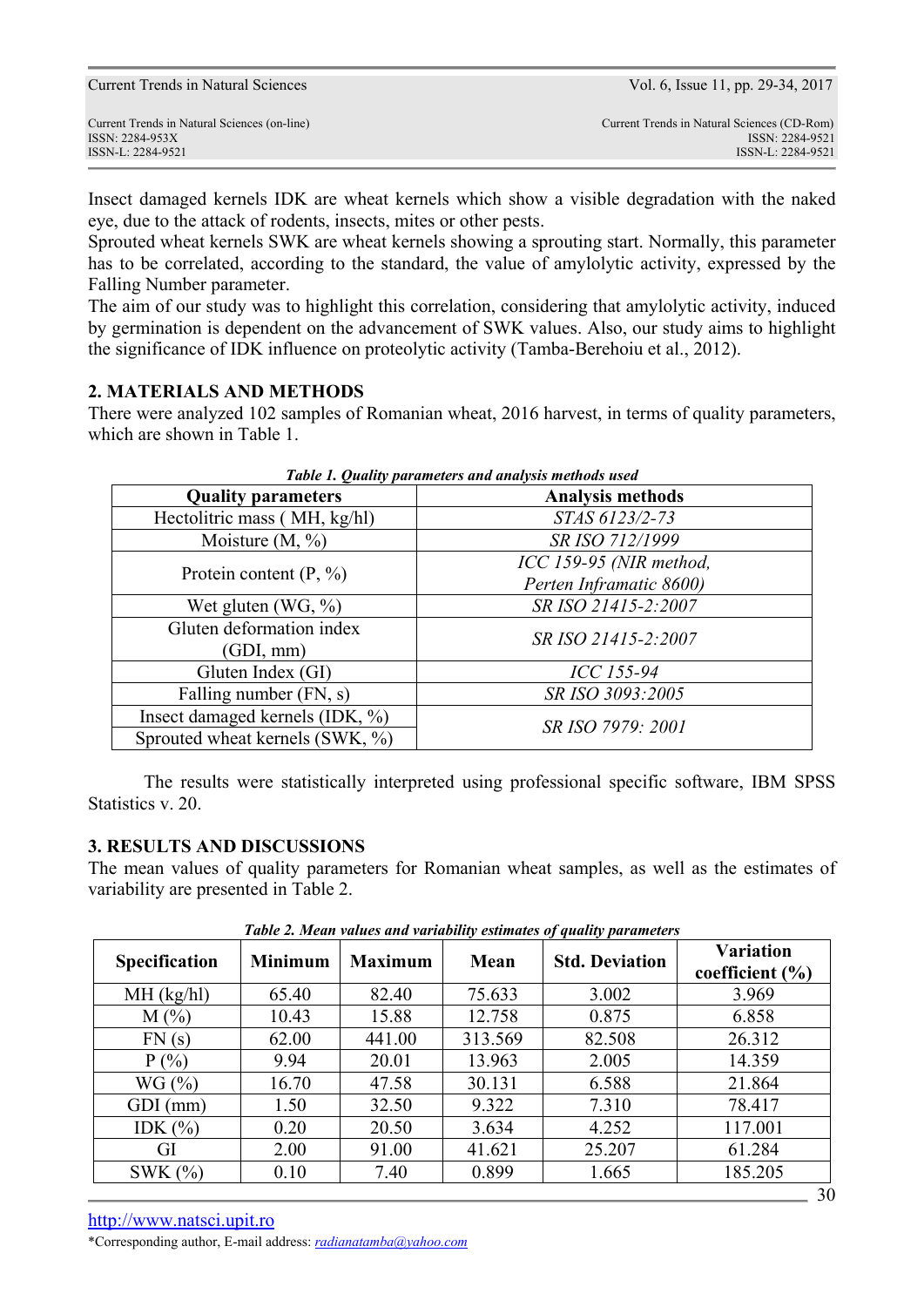Current Trends in Natural Sciences Vol. 6, Issue 11, pp. 29-34, 2017

From Table 2 it is observed that the analyzed samples were characterized by a large variability of the quality parameters. Except Hectolitric mass, Moisture and Protein content, all the other parameters had the values of variation coefficients higher than 14%.

In the case of IDK and SWK parameters, the values of variation coefficients exceeded 100%.

The mean values of quality parameters were generally, within the limits provided by the literature for bakery wheat. Thus, hectolitric mass parameter had a mean value placed at the lower limit agreed in industrial technical specifications (75.63 kg/hl to min 76 kg/hl). Moisture parameter was characterized of a mean value of less than 14.5%. Falling number, protein and wet gluten content parameters had on average, optimal values for bakery. Gluten deformation index parameter had a relatively high mean value (9.32 mm), suggesting the existence of a significant proteolytic activity, which affected the quality of gluten. Proteolytic activity appeared to be responsible for the reduced value of gluten index parameter (41.62 to 60 min). The value of this parameter suggested that the gluten was characterized by a reduced capacity for gas retention and tenacity lack.

It is seen from the table that the variation ranges of analyzed quality parameters included samples with values located to extremes. For example, a sample with a falling number of 62 s is not suitable for bakery, due to excessive amylolytic activity. Also, values of 30 mm for gluten index deformation, or values of 2 for gluten index parameter, indicated an intense proteolytic activity incompatible with bakery qualities.

Due to the excessive variability of the quality parameters we opted for an evaluation of links between the variables, by Spearman's rank correlation analysis.

The results are shown in Table 3. In the table was mentioned the number of samples entered in the calculation of correlation coefficients, for each pair of parameters.

| <b>PAIRS</b> | <b>MH</b>              | M           | <b>FN</b>   | ${\bf P}$  | <b>WG</b>  | таже э. эреатнан согтениюн соедисения ана теп мундиянсе<br><b>GDI</b> | <b>IDK</b> | <b>SWK</b>       | GI |
|--------------|------------------------|-------------|-------------|------------|------------|-----------------------------------------------------------------------|------------|------------------|----|
|              | 1.000                  |             |             |            |            |                                                                       |            |                  |    |
| MН           | $n=102$                |             |             |            |            |                                                                       |            |                  |    |
| M            | $-0.142$               | 1.000       |             |            |            |                                                                       |            |                  |    |
|              | $n=102$                | $n=102$     |             |            |            |                                                                       |            |                  |    |
| FN           | $0.322***$             | $-0.355***$ | 1.000       |            |            |                                                                       |            |                  |    |
|              | $n=102$                | $n = 102$   |             |            |            |                                                                       |            |                  |    |
| $\mathbf{P}$ | $-0.402***$            | $-0.280**$  | $-0.035$    | 1.000      |            |                                                                       |            |                  |    |
|              | $n = 102$              | $n = 102$   |             |            |            |                                                                       |            |                  |    |
| <b>WG</b>    | $-0.276**$             | $-0.266**$  | $-0.093$    | $0.934***$ | 1.000      |                                                                       |            |                  |    |
|              | $n = 95$               | $n = 95$    |             | $n = 95$   |            |                                                                       |            |                  |    |
|              | <b>GDI</b><br>$-0.192$ | $-0.311**$  | $0.232*$    | $0.293**$  | 0.159      | 1.000                                                                 |            |                  |    |
|              |                        | $n = 95$    | $n = 95$    | $n = 95$   |            |                                                                       |            |                  |    |
| <b>IDK</b>   | $-0.407***$            | $-0.263**$  | $-0.007$    | $0.477***$ | $0.398***$ | $0.620***$                                                            | 1.000      |                  |    |
|              | $n = 101$              | $n = 101$   |             | $n = 101$  | $n = 94$   | $n = 94$                                                              |            |                  |    |
| <b>SWK</b>   | $-0.259$               | $0.294*$    | $-0.602***$ | 0.097      | 0.012      | $-0.250$                                                              | $-0.337*$  | 1.000            |    |
|              |                        | $n = 56$    | $n = 56$    |            |            |                                                                       | $n = 56$   |                  |    |
| GI           | $0.243*$               | $-0.138$    | 0.058       | $-0.311**$ | $-0.256*$  | $-0.447***$                                                           | $-0.297**$ | $-0.066$   1.000 |    |
|              | $n = 95$               |             |             | $n = 95$   | $n = 95$   | $n = 95$<br>$n = 94$                                                  |            |                  |    |

*Table 3. Spearman correlation coefficients and their significance* 

 *\* Correlation is significant at the 0.05 level (2-tailed)* 

 *\*\* Correlation is significant at the 0.01 level (2-tailed)* 

*\*\*\* Correlation is significant at the 0.001 level (2-tailed)* 

\*Corresponding author, E-mail address: *radianatamba@yahoo.com*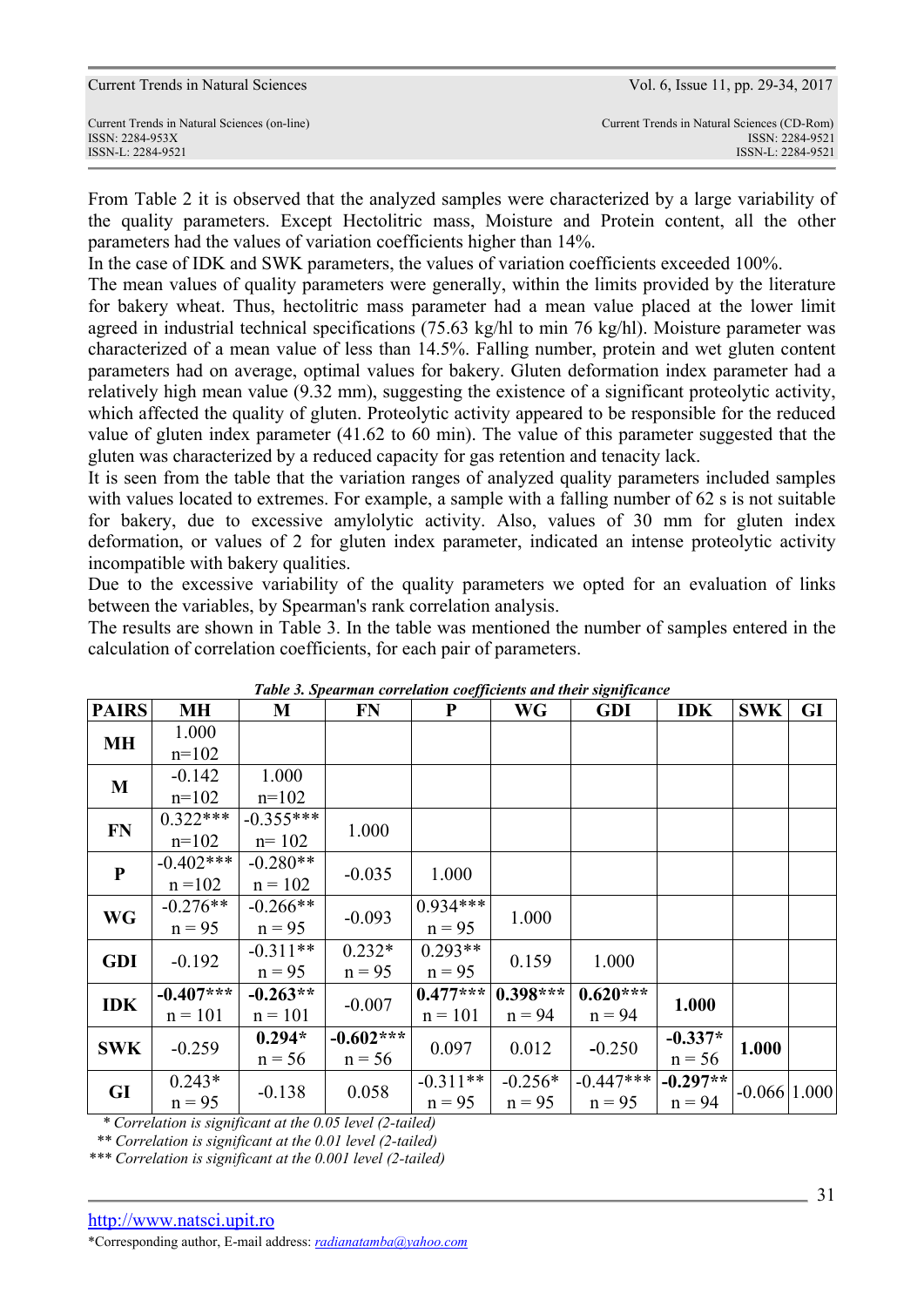In Table 3 we see that IDK parameter had a significant influence on all quality parameters, with the exception of Falling Number.

The increase of IDK content decreased very significant the hectolitric mass  $(r = -0.407 \cdot$ \*\*\*), distinct significant the moisture ( $r = -0.263$ \*\*) and the gluten index ( $r = -0.297$ \*\*) and increased very significant the protein content ( $r = 0.477$  \*\*\*), wet gluten ( $r = 0.398$  \*\*\*) and gluten deformation index  $(r = 0.620$  \*\*\*). The effect on the hectolitric mass was probably due to a reduction of the specific weight of wheat, as a result of consumption of a kernel part by the insects. At the same time, the shape of kernels changes, phenomenon that affects its behavior at compaction. The effect over the moisture parameter could be explained by the compromising of the kernels integrity, namely the natural barriers against dehydration, respectively the increase of moisture exchange surfaces with the environment.

Increased protein content in cereals with a higher content of IDK can have various explanations. On one hand, the excessive consumption of endosperm (starch-rich) by insects, lead to the fact that the proteic fraction of kernel, most prominently in the aleurone layer, acquires greater importance concerning the mass of whole kernel. Not to be neglected here, nor the direct contributions of pests populations: saliva enzymatic equipments or even metabolites (manure) remaining in/on wheat kernels.

The effects on wet gluten content should be discussed in relation to the observed effects on the quality of the gluten. This is important, because the kernel gluten fraction is represented by a mixture of proteins, mechanical separable from the starch, in a stream of 2% sodium chloride solution. Mechanical properties of separated gluten, depend on wheat proteolytic activity. Thus, gluten derived from wheat with high proteolytic activity is very sticky, difficult to separate from starch or hemicellulose (bran) and the separation is incomplete.

As seen in Table 3, the proteolytic activity, as it is expressed by gluten deformation index, significantly increased with the increase of IDK value. This effect was confirmed by the significant decrease of gluten index parameter. The phenomenon is explained by the remanence of proteolytic equipments of the insects saliva in wheat kernels. These proteases continue working, leading to deterioration of the gluten quality.

Figure 1 shows schematically the variation of the mean value of gluten deformation index at different variation ranges of IDK content. Note that as IDK content grew, the gluten deformation index also grew.

The data presented in Figure 1 showed that the proteolytic activity was accelerated beyond the range of 0-3% IDK.



*Figure 1. The relationship between IDK and wheat gluten deformation Index*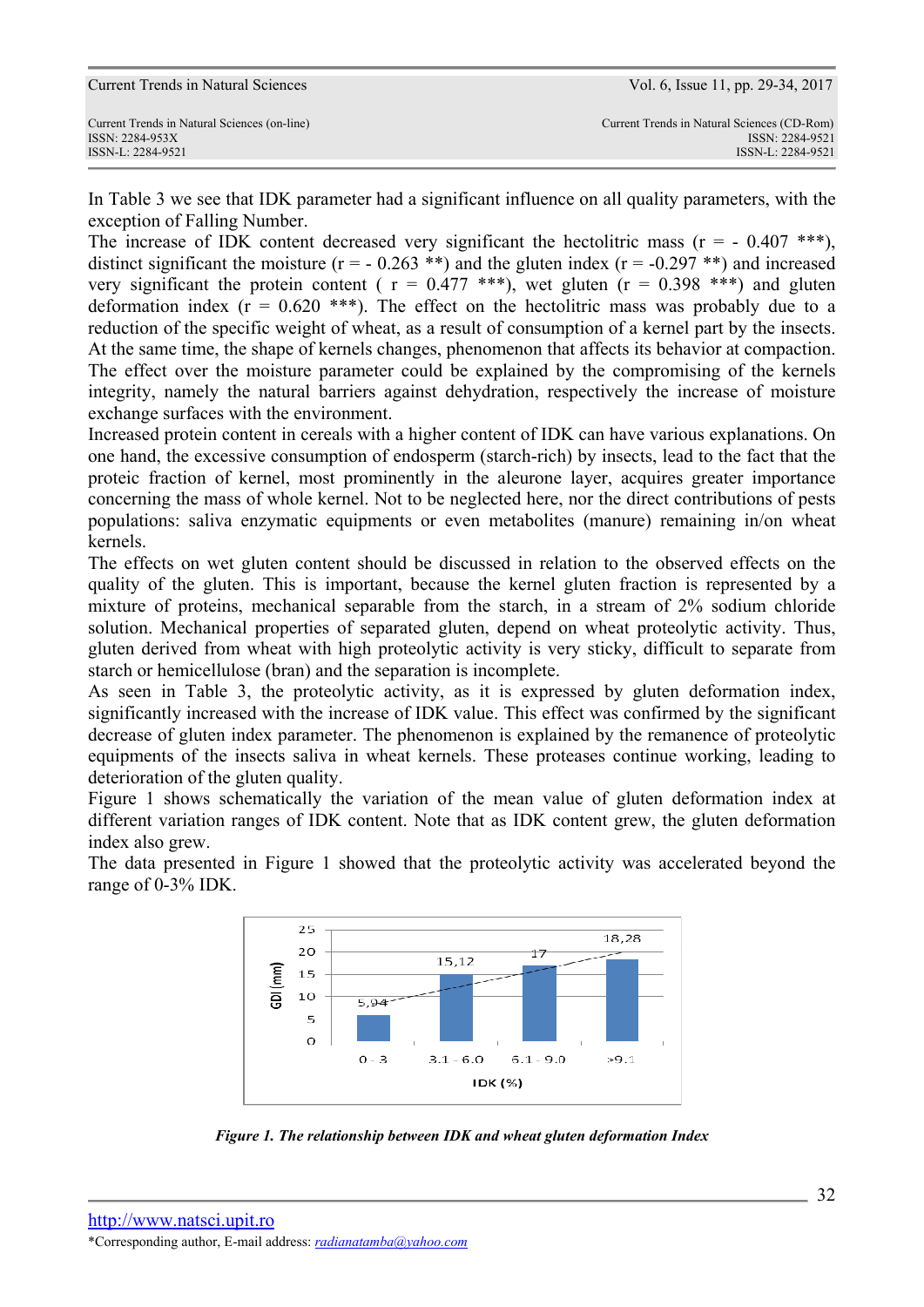| Current Trends in Natural Sciences           | Vol. 6, Issue 11, pp. 29-34, 2017           |
|----------------------------------------------|---------------------------------------------|
| Current Trends in Natural Sciences (on-line) | Current Trends in Natural Sciences (CD-Rom) |
| ISSN: 2284-953X                              | ISSN: 2284-9521                             |
| ISSN-L: 2284-9521                            | ISSN-L: 2284-9521                           |

In Figure 2 the same presentation is made, but for Gluten index parameter. A similar trend could be observed regarding gluten index parameter, whose value decreased with the increase of IDK percentage. Gluten index parameter decrease was slightly less steeper compared with the increase of deformation index. This is probably due to the fact that in the value of this parameter is involved factors related to the genetic potential of wheat samples varieties, not only the proteolytic activity. A proof of this was represented by the fact that in the IDK range of 0-3%, the mean value of gluten index (48.81) is already quite low, compared to the bakery standards mentioned in literature (60 min).



*Figure 2. The relationship between wheat IDK content and Gluten index parameter* 

From Table 2 it can be seen that IDK parameter correlated very significant negative with Falling Number parameter ( $r = -0.602$  \*\*\*), and significant positive with the value of Moisture parameter ( $r =$  $= 0.294$  \*). Also, it was observed that between the two analyzed parameters, namely IDK and SWK, there was a significant negative correlation ( $r = -0.337$ ). Wheat amylolytic activity, expressed by Falling number parameter increased very distinct significant with the increase of the SWK amount  $(r = 0.602$ \*\*\*).

From Figure 2 is seen that the increase of the amylolytic activity (decrease of the Falling Number parameter value) was accentuated for proportions of more than 3% SWK. On average, an increasing proportion of SWK, higher than 4.5%, resulted in a complete loss of wheat bakery qualities (the optimal bakery qualities value of Falling number parameter is 200 s). This is an important aspect in assessing the wheat quality, as amylolytic activity of wheat is conserved in flour and is very difficult to correct in bakery technology.



*Figure 3. The relationship between wheat SWK content and Falling number parameter* 

From the results you can see how important climatic factors are, in improving the quality of crops. On one hand, atmospheric moisture (rainfall) during the harvesting, promotes the germination of